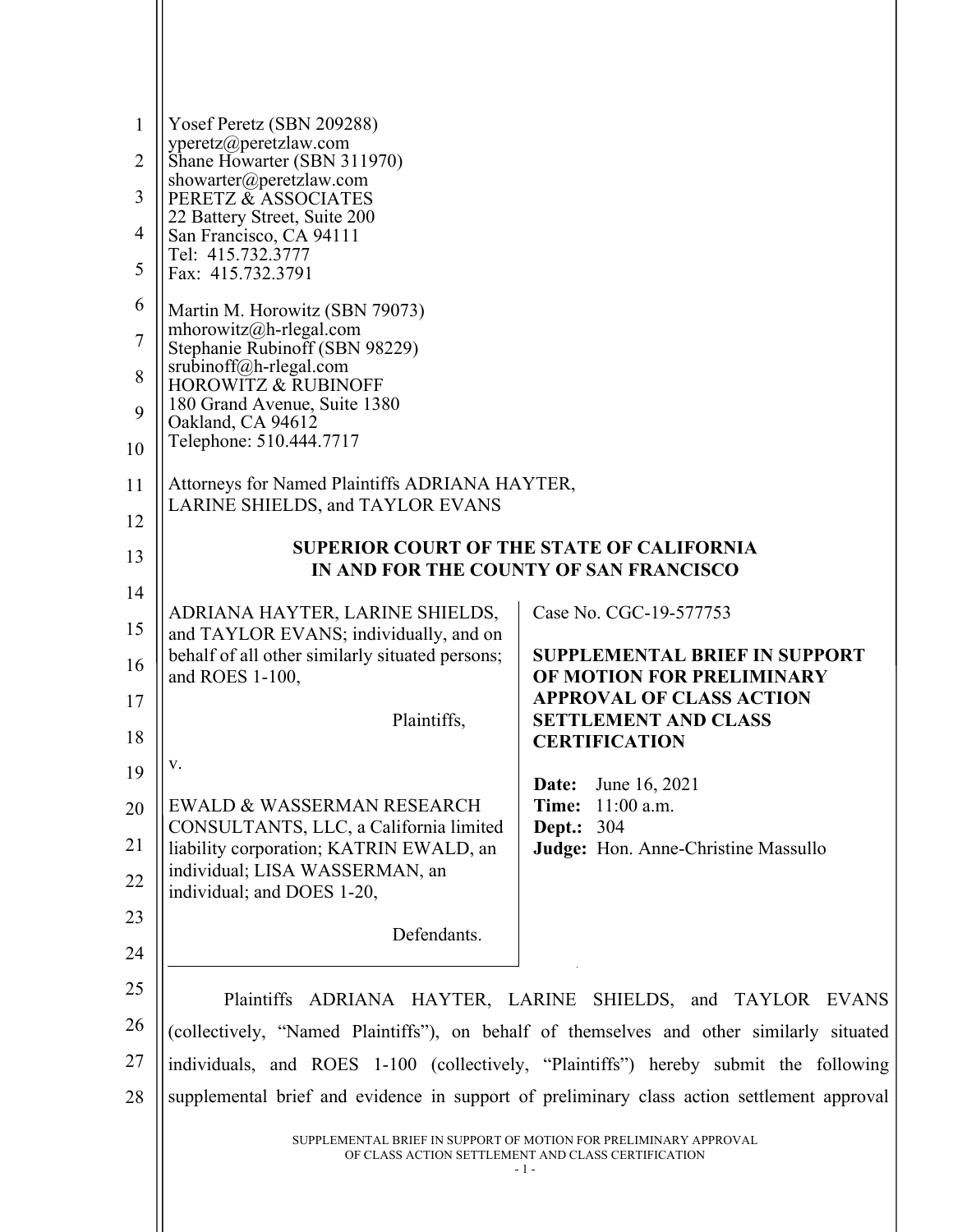1  $\overline{2}$ pursuant to the Court's tentative ruling dated May 3, 2021. The headers below track the headers in the tentative ruling, as requested by the Court.

Pursuant to the Court's tentative ruling, the parties amended the class action settlement and notice to the class. The amended class action settlement is attached to the Declaration of Yosef Peretz ("Peretz Decl.") as Exhibit 1. To aid the Court's review, a version which tracks the changes from the original to the amended settlement agreement is attached to the Peretz Decl. as Exhibit 2. The amended notice is attached to the Peretz Decl. as Exhibit 3, and a tracked changes version is attached as Exhibit 4.

8

3

4

5

6

7

# **I. Class Certification**

 $\overline{Q}$ 

## **A. Commonality and Predominance**

10 11 12 13 14 15 16 17 18 19 20 21 22 23 California "has a public policy which encourages the use of the class action device." *Sav-On Drug Stores v. Superior Court* (2004) 34 Cal.4th 319, 340, *quoting Richmond v. Dart Industries Inc.* (1981) 29 Cal.3d 462, 473. Class actions are appropriate when people are exposed to "group injuries for which individually they are in a poor position to seek legal redress, either because they do not know enough or because such redress is disproportionately expensive. If each is left to assert his rights alone if and when he can, there will at best be a random and fragmentary enforcement, if there is any at all." *Vasquez v. Super. Ct.* (1971) 4 Cal.3d 800, 807. Controversies involving employment disputes, breach of contract and wage and hour practices are amenable to class adjudication. *Sav-On, supra* 34 Cal.4th 319 (affirming certification of overtime claims); *Bell v. Farmers Insurance Exchange* (2004) 115 Cal.App.4th 715 (certifying claims for overtime compensation); *Aguilar v. Cintas Corp.* (2006) 144 Cal.App.4th 121 (certifying claims for unpaid vacation time and breach of contract). Indeed, a trial court's obligation to be flexible and innovative to preserve efficiency and other benefits of class actions is particularly appropriate in wage and hour class actions, given the Labor Code's "clear public policy" regarding the enforcement of wage and hour laws. *Sav-On, supra,* 34 Cal.4th at 340.

24 25 26 27 28 When reviewing whether Plaintiffs' theories of recovery are amenable to class treatment, "[r]eviewing courts consistently look to the allegations of the complaint and the declarations of attorneys representing the plaintiff class to resolve this question." *Sav-On, supra* 34 Cal.4th at 327, *quoting Richmond*, 29 Cal.3d at 478. Here, common questions of law and fact predominate in light of Defendants' employment policies and wrongdoing.

 $-2 -$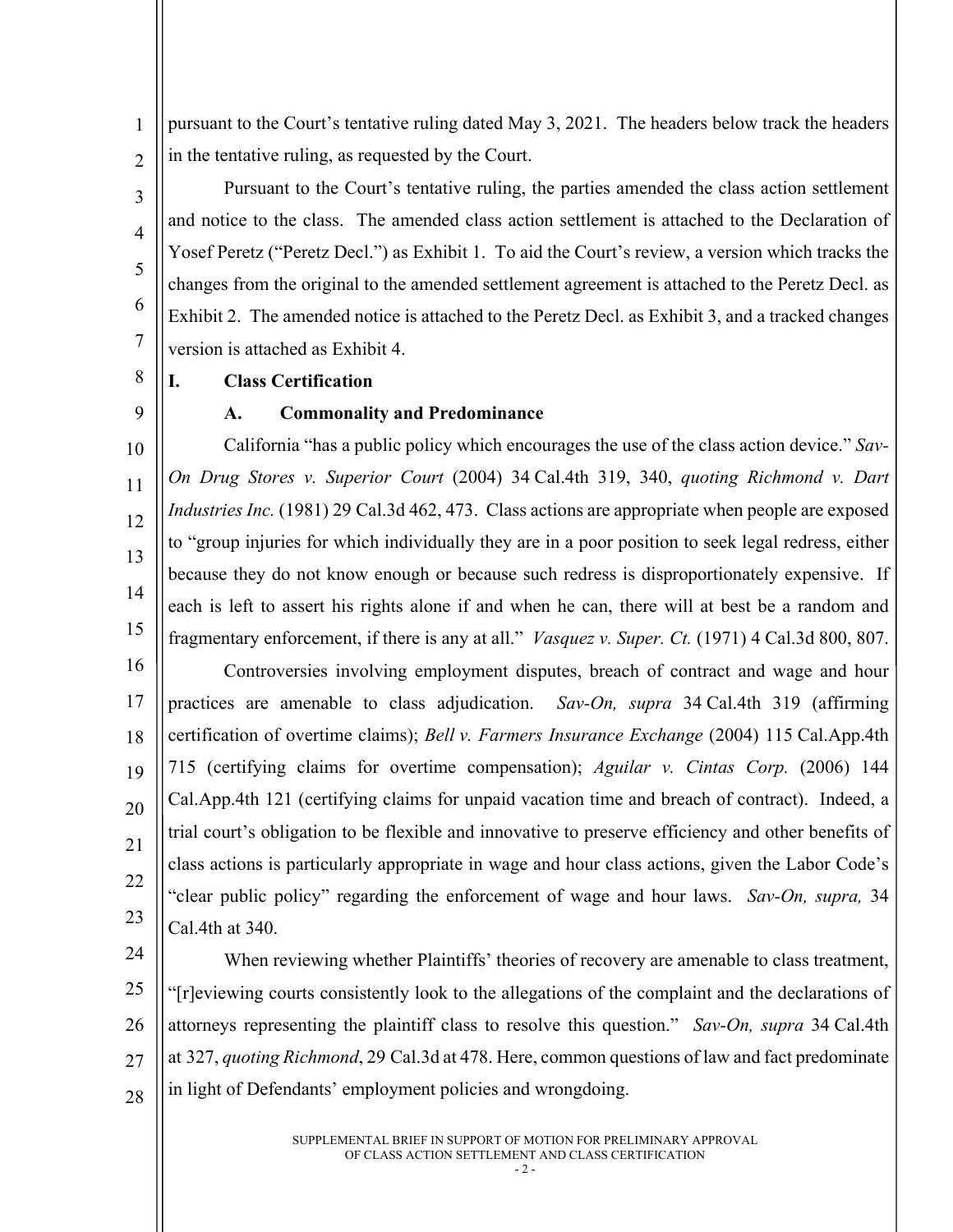Defendant EWALD & WASSERMAN RESEARCH CONSULTANTS, LLC ("E&W"), along with owners and partners Defendants KATRIN EWALD ("Ewald") and LISA WASSERMAN ("Wasserman") (collectively, "Defendants"), are a social science survey research organization that employs telephone interviewers to collect information and data. These telephone interviewers are the putative class members, and were subject to the same employment practices and policies as a group.

1

 $\overline{2}$ 

3

4

5

6 7 8 9 10 11 12 13 14 15 16 First, Plaintiffs contend that as part of Defendants' effort to reduce labor costs, Defendants implemented a practice of generally scheduling its telephone interviewers on shifts of no more than 6 hours. [Declaration of Adriana Hayter ("Hayter Decl."), ¶ 3.] E&W's written policy provides that if an employee works a 4 or 5 hour shift, that employee is entitled to one paid 10 minute rest break; and if an employee works more than 5 hours, that employee is entitled to one paid 10-minute rest break and one 30-minute meal break. [*See* Peretz Decl., at Exhibit 5 (E&W policy document).] Employees are told that they do not need to clock-out of E&W's timekeeping system when taking a 10-minute rest break, *but they do need to clock-out when taking the optional 30-minute meal break*. [*Id.*] The limited number of time records produced by Defendants for the Named Plaintiffs indicate many days in which they reported over 5 hours of work without taking a meal break. [Peretz Decl., ¶ 6.] These records alone serve as undisputable proof for the 1-hour wage-penalties for all of those days. [*Id.*]

17 18 19 20 21 22 An employer in California must provide employees with the opportunity to take an offduty meal period of not less than 30 minutes for a workday of more than five hours, with a second meal period required if the workday exceeds ten hours, subject to knowing and voluntary waiver in some circumstances. Labor Code § 512. A lawful meal period means that the employer relieves its employees of all duty, "relinquishes control over their activities and permits them a reasonable opportunity to take an uninterrupted . . . break, and does not impede or discourage them from doing so*.*" *Brinker Restaurant Corp. v. Sup. Ct.* (2012) 53 Cal.4th 1004, 1040.

23 24 25 26 27 28 Here, Plaintiffs contend that Defendants have a policy and practice of not providing meal or rest periods to their employees. [Hayter Decl., ¶ 4.] E&W's policy states that if an employee worked a 4 or 5 hour shift, that employee was entitled to one paid 10-minute rest break; and if an employee worked more than 5 hours, that employee would be entitled to one paid 10-minute rest break and one 30-minute meal break. [Peretz Decl., Exhibit 5.] In practice, Defendants routinely forced Plaintiffs to work through their meal and rest breaks. [*See* Hayter Decl., ¶¶ 5-7,

> SUPPLEMENTAL BRIEF IN SUPPORT OF MOTION FOR PRELIMINARY APPROVAL OF CLASS ACTION SETTLEMENT AND CLASS CERTIFICATION

- 3 -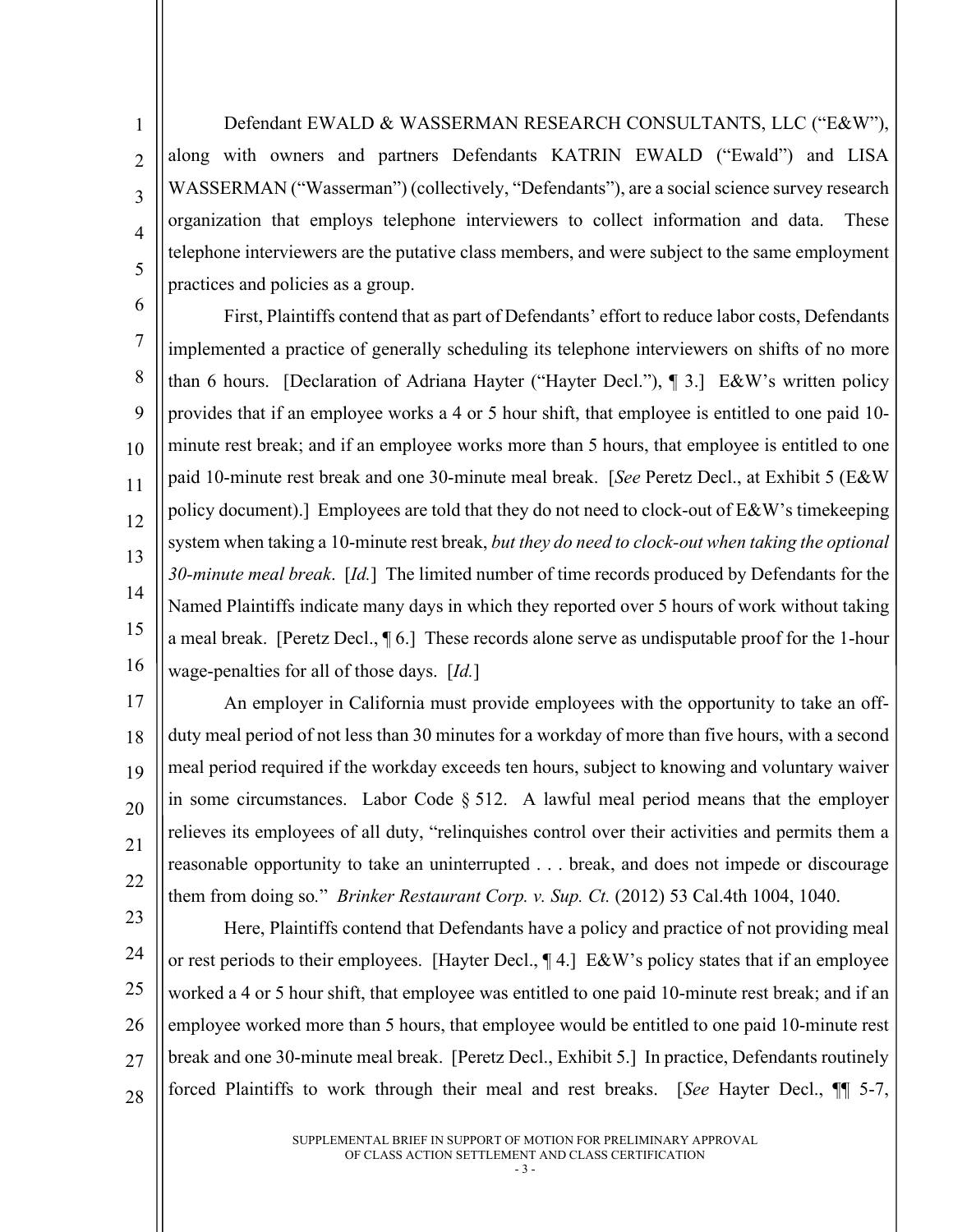1  $\overline{2}$ Declaration of Larine Shields ("Shields Decl."), ¶¶ 5-7 and Declaration of Taylor Evans ("Evans Decl."),¶¶ 5-7.]

Plaintiffs are entitled to one additional hour of pay at their regular rate of compensation for each workday that a meal or rest period was not provided. Labor Code § 226.7. Plaintiffs contend that to date, Defendants have not compensated their employees for unprovided meal or rest periods. [Hayter Decl., ¶ 14, Shields Decl., ¶ 9 and Evans Decl., ¶ 11.]

13 Plaintiffs contend that E&W also implemented a practice of illegally altering employees' timekeeping records without their authorization, consent or knowledge. [Hayter Decl., ¶¶ 15-21, Shields Decl., ¶¶ 10-16, Evans Decl., ¶¶ 12-19.] It is also Plaintiffs' contention that E&W manipulates its timekeeping records to reflect that its employees worked less time than they actually did, taking away several hours of work from each employee in each pay period. [*Id.*] Even the limited time records produced by Defendants before mediation show a massive number of post-hoc changes highlighted in red. [Peretz Decl., ¶ 7.] Over one three-week period, Hayter's time records show that the "in" and "out" time was edited *every single day*. [*Id.*]

14 15 16 17 18 19 Labor Code § 204(a) provides that all wages earned by any employee are due and payable twice during each calendar month. Labor Code § 204(d) provides that the requirement that all wages be paid semimonthly is satisfied if wages are paid not more than seven calendar days following the close of the payroll period. IWC Wage Order 4-2001 provides that wages must be paid for all hours worked, meaning the time during which an employee is subject to the control of an employer, including all the time the employee is suffered or permitted to work, whether or not required to do so.

20 23 As a result of E&W policy and practice, Plaintiffs allege that they were not compensated for all of the time spent working for E&W. Plaintiffs were working and subject to E&W's control during the entirety of their shifts, and therefore E&W was obligated to pay them for this time. Despite this, Plaintiffs allege that E&W engaged in a practice of "shorting" and manipulating Plaintiffs' timekeeping records in order to pay them less wages than they had actually earned.

25 26 27 28 Plaintiffs further allege that Defendants have not paid Plaintiffs for all hours worked, in violation of Labor Code § 204 and IWC Wage Order 4-2001. Pursuant to Labor Code § 218.6, Plaintiffs are entitled to recover in a civil action the unpaid balance of the full amount of compensation, plus interest at a rate of 10 percent per year. Plaintiffs are also entitled to an award of reasonable attorneys' fees under Labor Code §§ 218.5, 226(e)(1), 1194, 2699(g)(1), 2802(c),

> SUPPLEMENTAL BRIEF IN SUPPORT OF MOTION FOR PRELIMINARY APPROVAL OF CLASS ACTION SETTLEMENT AND CLASS CERTIFICATION  $-4-$

21

3

4

5

6

7

8

9

10

11

12

- 22
- 24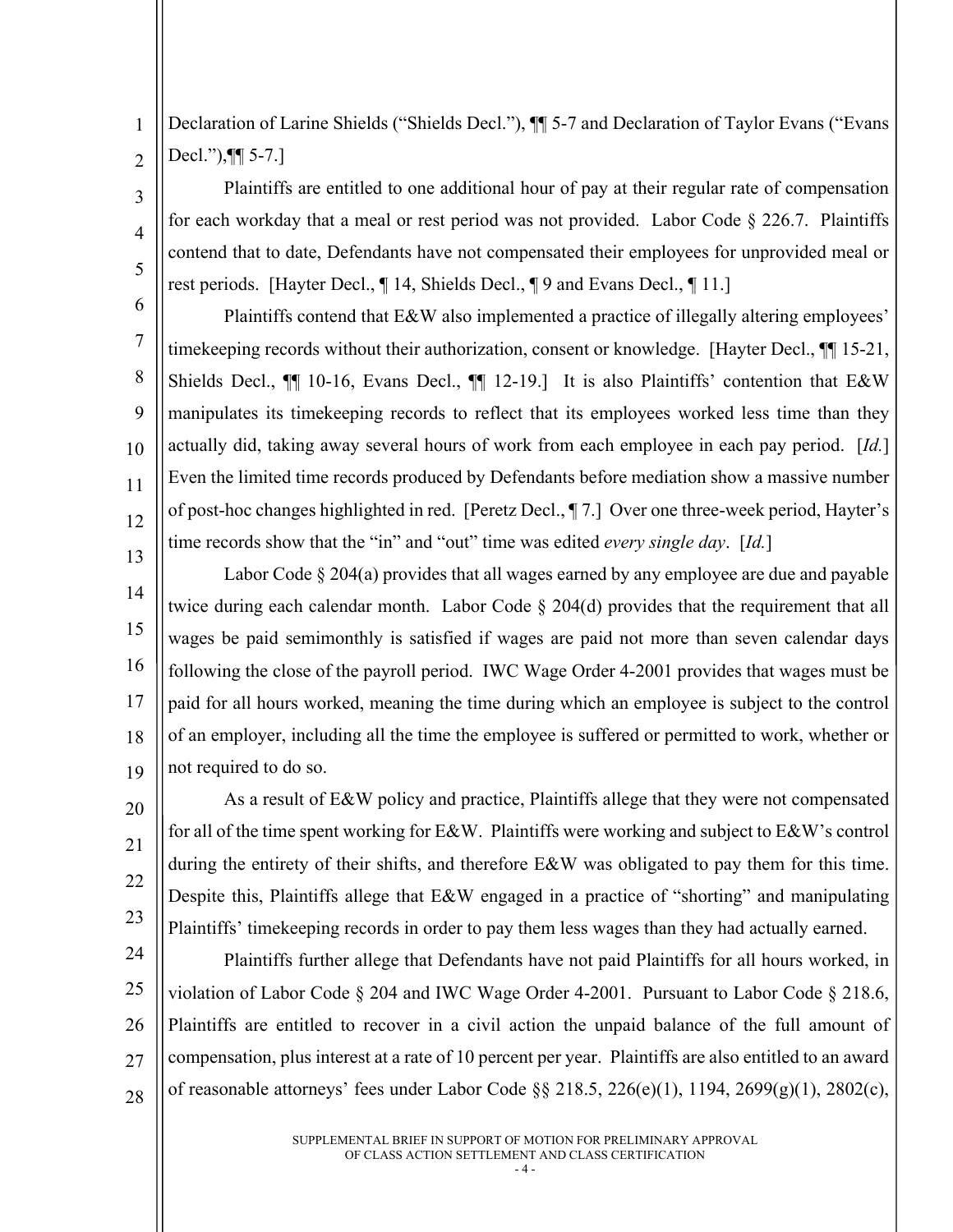1 and/or Code of Civil Procedure ("CCP") § 1021.5.

 $\mathfrak{D}$ 3 4 5 6 7 8 9 10 11 12 13 14 Finally, it is Plaintiff's contention that E&W also maintains a policy and practice of denying paid sick leave to its employees. [Hayter Decl., ¶¶ 11-13, Shields Decl., ¶¶ 8-9, Evans Decl., ¶ 9.] Labor Code § 246 and San Francisco Administrative Code, Chapter 12W, require employers to provide paid sick leave to their employees. Labor Code § 246.5 further prohibits employers from denying an employee the right to use accrued sick days. Defendants' policy provides that each employee may accrue up to three sick days per year. However, Plaintiffs take the position that Defendants maintain a practice of denying paid sick leave to their employees. Plaintiffs were continually denied requests to take paid sick leave while working at E&W. [Hayter Decl., ¶¶ 11-13, Shields Decl., ¶¶ 8-9, Evans Decl., ¶ 9.] For example, when Hayter tried to call in sick, Ewald or another employee of the company would tell Hayter that she needed to have a doctor's note if she wanted to "call out." [Hayter Decl., 112.] Shields was told by Ewald that E&W provided zero sick time. [Shields Decl., ¶ 8.] As a result, Plaintiffs were forced to either take days off while sick and not be paid for that time off or come to work while sick. Pursuant to Labor Code § 248.5(e), Plaintiffs are entitled to restitution for all compensation unlawfully withheld from employees as a result of Defendants' denial of paid sick leave.

15 16 17 18 Based on the aforementioned, Plaintiffs maintain all class members have been similarly harmed by Defendants' policies and practices set forth above, common issues easily predominate over individual issues such that class treatment of these claims are appropriate here. *Vasquez*, 4 Cal.3d at 807.

19

20

# **B. Typicality and Adequacy**

# **1. Class Representatives**

21 22 23 24 25 26 27 28 A plaintiff's claims are typical of the claims of the class if they arise from the same event or course of conduct that gives rise to the claims of other class members and are based on the same legal theory. *J.P. Morgan & Co. Inc. v. Superior Court* (2003) 113 Cal.App.4th 195, 212; *Caro v. Procter & Gamble Co.* (1993) 18 Cal.App.4th 644, 663-64. A class representative's claim most often is considered "typical" as long as he or she is a member of the proposed class. *Classen v. Weller* (1983) 145 Cal.App.3d 27, 45-46. As the *Classen* court explained, it is sufficient that the proposed named plaintiff is similarly situated to class members so that he or she will have the motive to litigate on behalf of all class members. *Id.* at 45. Courts have found that the typicality requirement is met in employment cases such as this one where all of the class

> SUPPLEMENTAL BRIEF IN SUPPORT OF MOTION FOR PRELIMINARY APPROVAL OF CLASS ACTION SETTLEMENT AND CLASS CERTIFICATION

- 5 -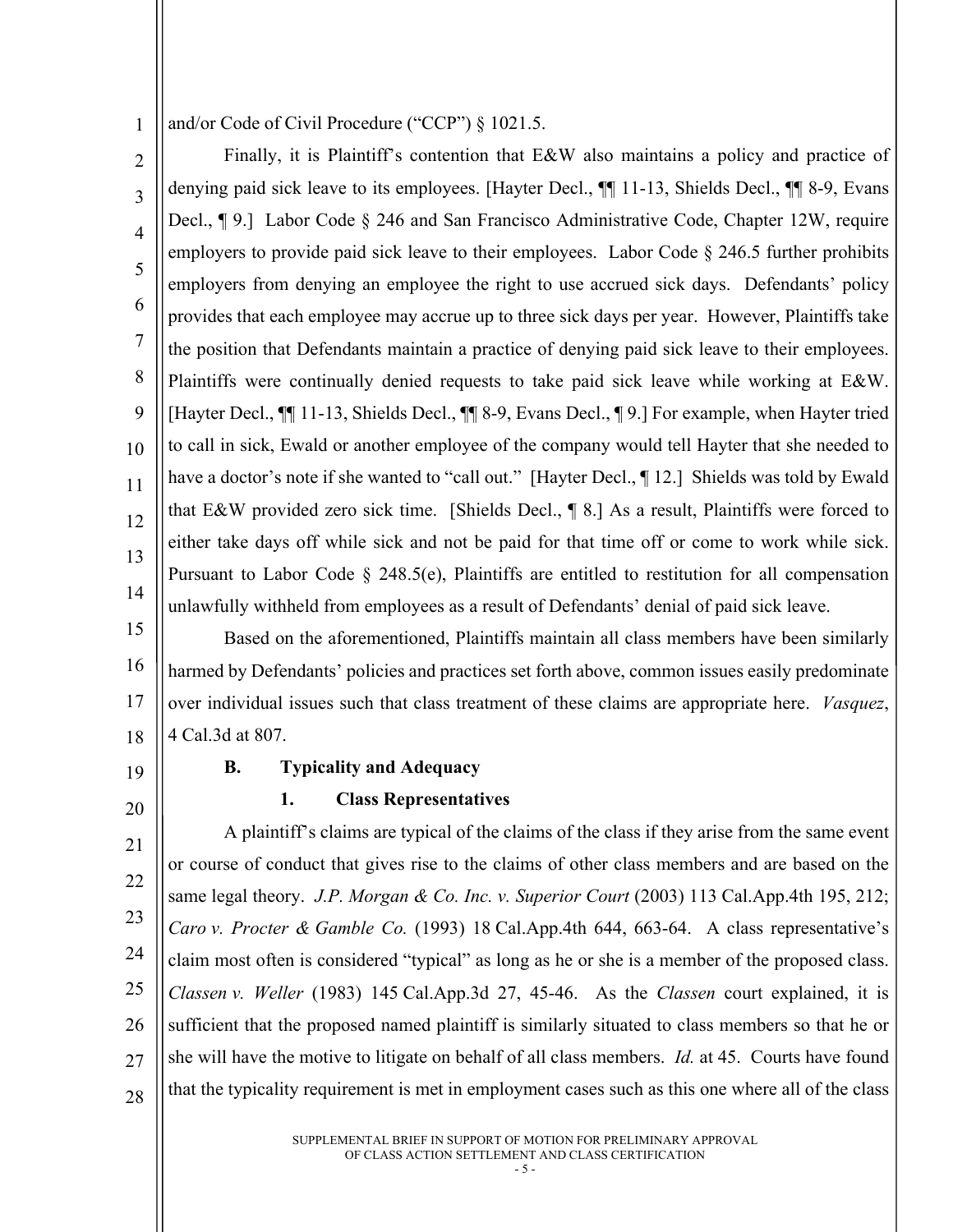members are subjected to the same unlawful conduct by their employer and where the class representatives have the same rights as the class members. *Aguilar, supra,* 144 Cal.App.4th at 137.

 $\mathbf Q$ Named Plaintiffs' claims in the present action are typical of the claims of the class because: (1) they all arise out of the same rights under Defendants' policies and practices, (2) they are based on the same facts because Defendants failed to pay class members for all time worked. [Hayter Decl., ¶¶ 27-31, Shields Decl., ¶¶ 18-22, Evans Decl., ¶¶ 20-24.] Plaintiffs' claims are also based on the same legal theory as the claims of the proposed class as set forth above. Plaintiffs have suffered typical injuries to the class members because the Plaintiffs — like all of the proposed class members — are owed wages, penalties and interest that were not paid. [*Id.*]

10 11 12 13 In sum, Plaintiffs are typical of the proposed class members because they are members of the proposed class, their claims arise from the same course of conduct that gives rise to the proposed class members' claims, and their claims are based on the same legal theory as the claims of the proposed class. [*Id.*]

14

1

 $\overline{2}$ 

3

4

5

6

7

8

# **2. Class Counsel**

15 16 17 18 19 20 21 Furthermore, the adequacy-of-representation requirement is met here because Plaintiffs are represented by counsel qualified to conduct this litigation, and Plaintiffs' interests are not antagonistic to those of the class. *McGhee v. Crocker-Citizens Nat. Bank* (1976) 60 Cal.App.3d 442, 450. Proposed class counsel — Peretz & Associates — has extensive experience litigating complex class actions, including wage and hour class cases, and employment and labor actions. [Peretz Decl., ¶ 8 & Exhibit 6 (class action final approval orders).] In light of this experience, there is little doubt that class counsel is "qualified, experienced and generally able to conduct the proposed litigation." *Miller v. Woods* (1983) 148 Cal.App.3d 862, 874.

#### **II. Fairness**

23 24 Pursuant to *Kullar v. Foot Locker Retail, Inc.* (2008) 168 Cal.App.4th 116, the Court must satisfy itself that the consideration being received for the release of class members' claims is reasonable. Importantly, in making that determination, the Court "should give considerable weight to the competency and integrity of counsel and the involvement of a neutral mediator in assuring itself that the settlement agreements represent an arm's length transaction entered without self-dealing or other potential misconduct." *Kullar*, 168 Cal.App.4th at 129.Here, the proposed settlement was reached at the end of a full-day judicial mediation with Judge Mary E.

> SUPPLEMENTAL BRIEF IN SUPPORT OF MOTION FOR PRELIMINARY APPROVAL OF CLASS ACTION SETTLEMENT AND CLASS CERTIFICATION - 6 -

25 26

22

27 28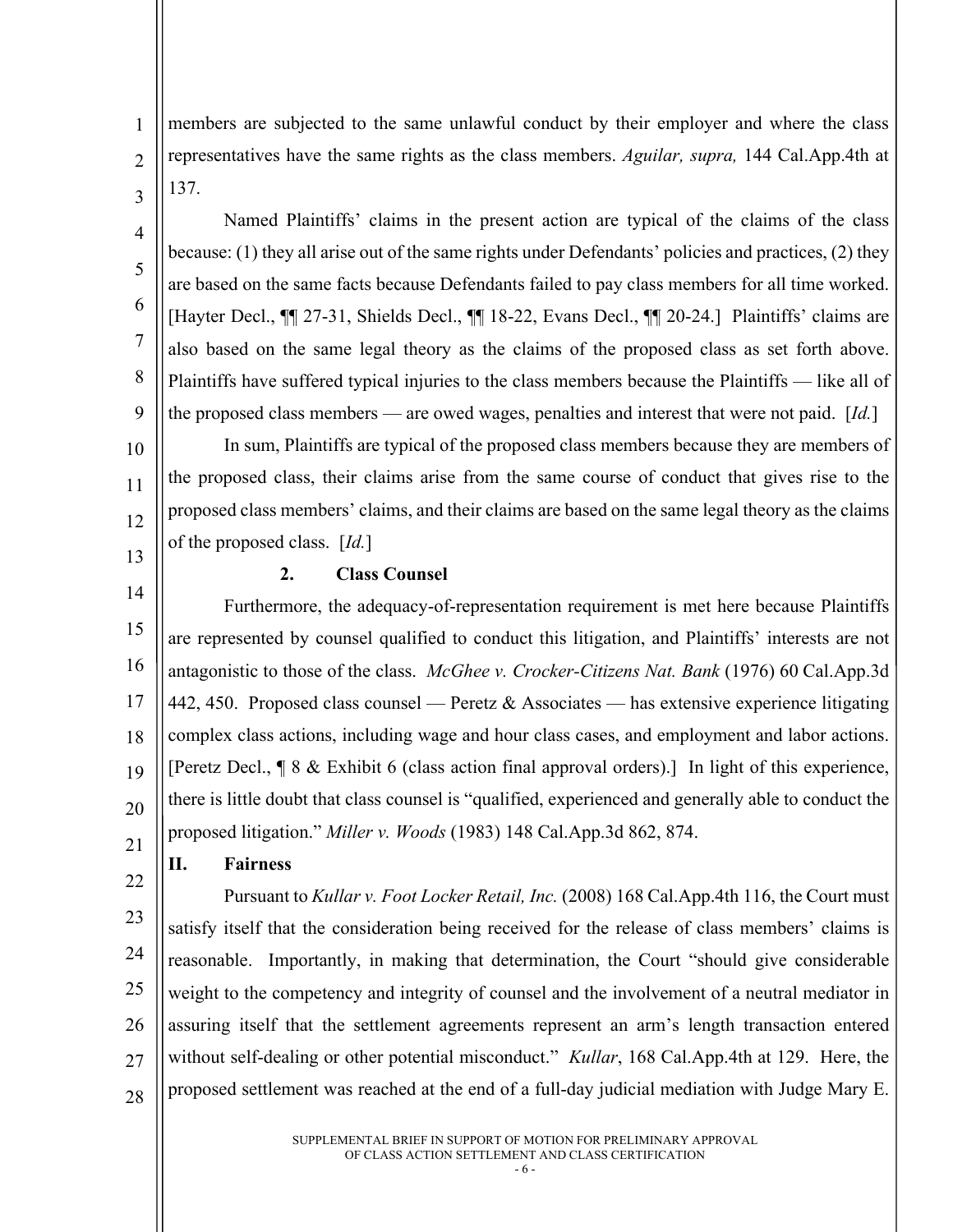1  $\overline{2}$ 3 Wiss of this Court. [Peretz Decl., 19.] Judge Wiss's finding that the settlement was in the best interests of all parties should be given even further additional weight that the consideration is fair and free of self-dealing. [*Id.*]

4 5 6 7 8 9 10 11 12 Plaintiffs' counsel performed a substantial damages analysis based on the documents produced by Defendants. [Peretz Decl., ¶ 10 and Exhibit 7 (damages analysis).] Plaintiffs summarize that analysis below. However, the amount of consideration in the settlement was ultimately determined by Defendants' financial condition and limited ability to pay. [Peretz Decl., ¶ 11.] E&W is a small business, and like many businesses, suffered substantial financial setbacks due to the ongoing COVID-19 pandemic. [*Id.*] Defendants' ability to pay has been a significant obstacle and topic of discussion throughout the litigation of this case. [*Id.*] In fact, Plaintiffs' counsel were informed that the individual defendants Ewald and Wasserman arranged to take out loans in order to fund the class settlement. [*Id.*] This is the primary factor for the Court to consider with respect to "the risks of [this] particular litigation." *Kullar*, 168 Cal.App.4th at 129.

13 14

15

16

17

Through tough negotiations that lasted many months, Plaintiffs pushed Defendants to provide as much monetary relief as possible to the putative class — even to the point of taking out loans to fund the recovery. [Peretz Decl., ¶ 12.] Taking Plaintiffs' damages analysis at its most optimistic, the class's wage lost with interest amount to \$408,276. [Peretz Decl., Exhibit 7.] Under these circumstances, a \$144,000 gross settlement is reasonable.

18 19 20 21 22 23 24 25 26 On average, Class Members will receive approximately \$1,300, which will vary by length of employment, while also avoiding the risks, time, and expense of litigation in this case. [Peretz Decl., ¶ 13.] The Class consists of approximately 56 Class employees. [*Id.*] All of these employees are wage earning employees who will receive upfront cash payments. [*Id.*] This is significant for employees who work low wage positions. [*Id.*] Settling this action at this time would allow the Class to recoup a significant amount of the allegedly unpaid wages from Defendants while also ensuring that Defendants still have some assets left through which to settle this action. [Peretz Decl., ¶ 14.] By contrast, continuing to litigate would likely result in everdiminishing assets from which Defendants could settle. [*Id.*] For this reason, it is clearly in the best interest of putative class members to settle their claims now. [*Id.*]

27 28 Under the most optimistic assumptions, Plaintiffs' counsel estimated Defendants' total possible liability at \$631,996, with another \$30,075 in PAGA penalties. [Peretz Decl., ¶ 15 &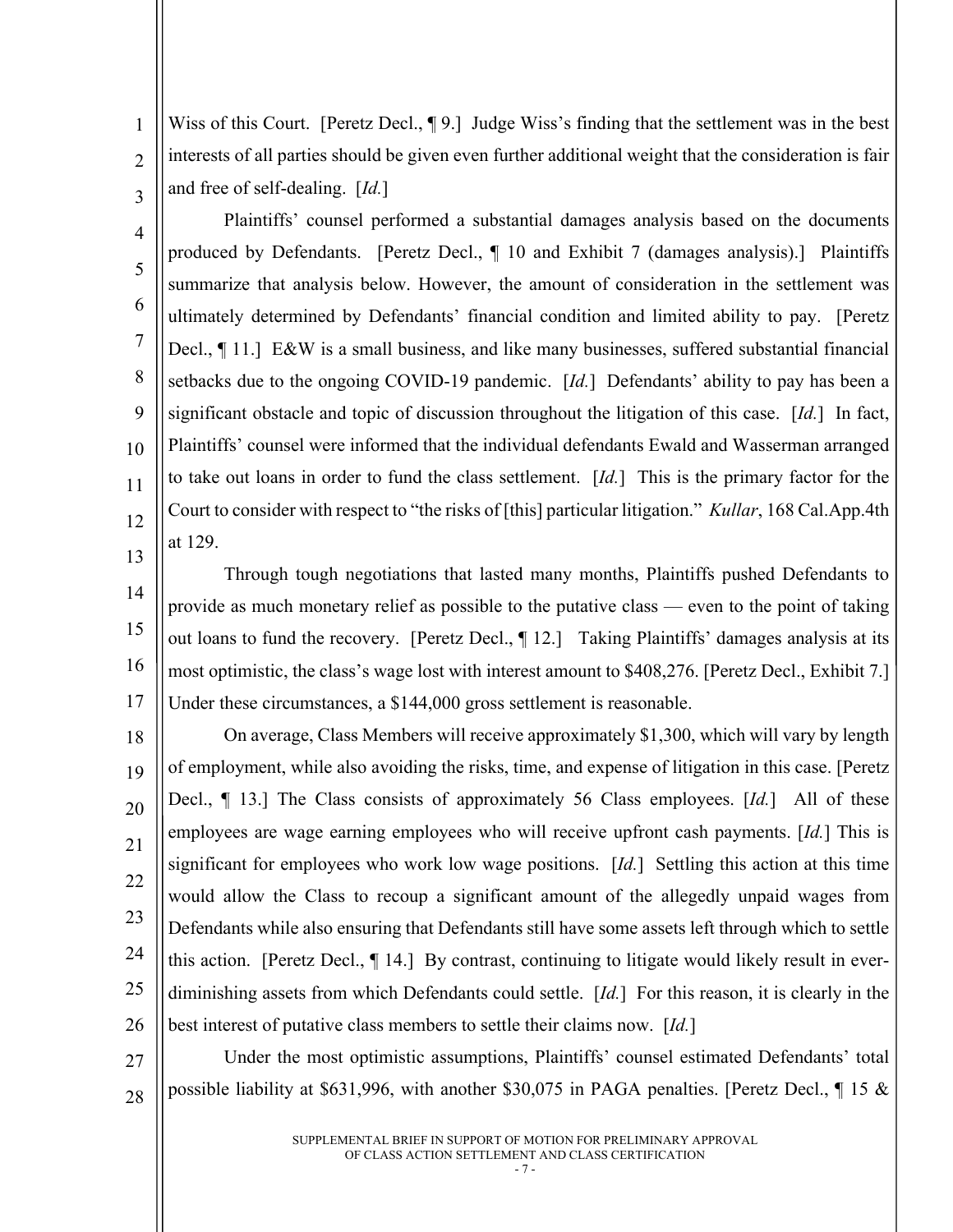Exhibit 7.] The core allegation of this lawsuit is Defendants' manipulation of their employees' time cards, and denial of meal and rest breaks. To date, Defendants have only produced time records for the Named Plaintiffs. [Peretz Decl., ¶ 16.] These time records show a large number of post-hoc changes marked in red, but they do not include the original time stamp or indicate the amount of time for each change. [*Id.*]

1

 $\overline{2}$ 

3

4

5

7

6 8 9 10 11 12 13 Even taking these time records at face value, they confirm Plaintiffs' allegations that Defendants routinely denied their employees meal periods for shifts lasting longer than five hours. [Peretz Decl., ¶ 17.] Plaintiffs performed an analysis on the entire time records for each Named Plaintiff, identifying the total number of days' works, total number of days worked more than five hours, and the total number of breaks that were 30 minutes or longer. [*Id.*] This analysis reveals that Named Plaintiffs worked five or more hours on approximately 60% of their shifts. [*Id.*] For each five-hour shift performed by Named Plaintiffs, *only about 12% include a corresponding meal break*. [*Id.*] This number is clearly conservative, as Hayter and other Named Plaintiffs were able to identify specific post-hoc changes indicating a meal break *when none was taken*. [*Id.*]

14 15 16 17 18 Applying these ratios across the class, Plaintiffs were able to calculate the number of missed meal periods for each class member using the data provided by Defendants. [Peretz Decl., ¶ 18.] The number of missed meal periods is then multiplied by that class members' hourly pay rate to obtain damages for missed meal periods. [*See* Peretz Decl., Exhibit 7; Labor Code § 226.7.]

19 20 21 22 23 24 Plaintiffs used the same methodology to calculate damages for missed rest periods. [Peretz Decl., ¶ 19.] If class members worked over five hours, they would be entitled to a rest period as well. [*Id.*] California law permits Plaintiffs to recover up to two hours of premium wages for missed meal and rest periods per workday. *See, e.g.*, *United Parcel Service Wage & Hour Cases* (2011) 196 Cal.App.4th 57, 65-70. Again, this calculation is conservative, because it is based upon shifts of five or more hours, while employees are actually entitled to rest periods for shifts of four hours, or a significant part thereof. [*Id.*]

25 26 27 28 Finally, Defendants' policy permits its employees to accrue up to 72 hours of paid sick leave, which was denied to Plaintiffs. [Peretz Decl., ¶ 20.] Thus, Plaintiffs simply multiplied each class members' pay rate by 72 hours to calculate this portion of damages. [*See* Peretz Decl., Exhibit 7.]

> SUPPLEMENTAL BRIEF IN SUPPORT OF MOTION FOR PRELIMINARY APPROVAL OF CLASS ACTION SETTLEMENT AND CLASS CERTIFICATION

- 8 -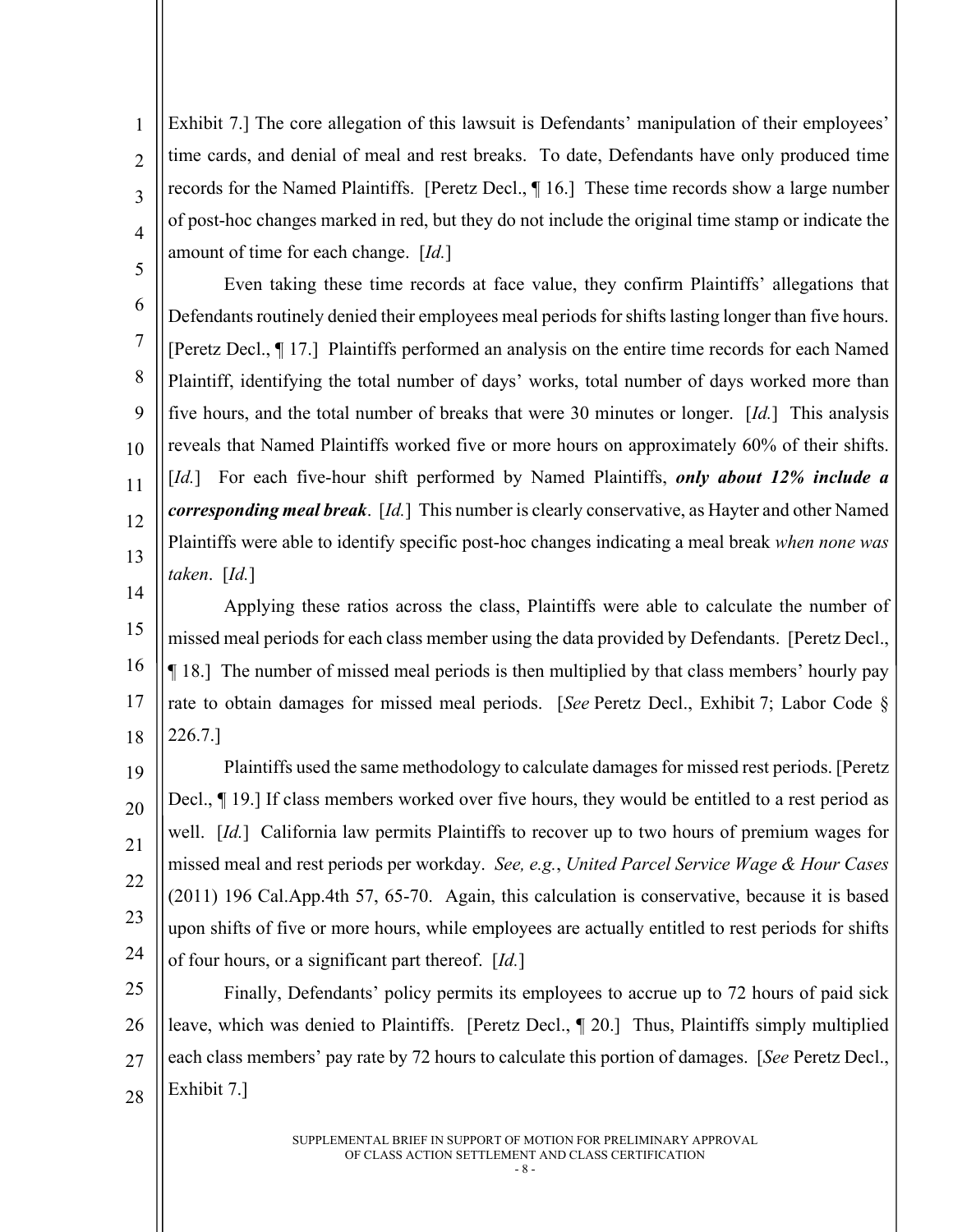These three sources of damages amount to a combined total of \$326,621 before interest. [*Id.*] Assuming a rate of 10% accruing annually each year of the four-year class period, and spreading the total damages evenly in each year, it was calculated that \$81,655 in interest are owed. [*Id.*] Thus, the total number of wage damages, with interest, is **\$408,276.** [*Id.*]

1

 $\overline{2}$ 

3

4

5 6 7 8  $\overline{Q}$ 10 11 12 13 14 Plaintiffs' counsel is able to calculate the penalties for itemized wage statements precisely for the 56 class members, based on start and end dates for each. [Peretz Decl.,  $\mathbb{T} X \&$  Exhibit 7.] Out of those 56 class members, 6 employees worked 40 or more pay periods within the class period, thereby reaching the \$4,000 maximum penalty under Labor Code  $\S 226(e)$  (6 x \$4,000 = \$24,000). [*See* Peretz Decl., Exhibit 7.] For the remaining 50 employees, Plaintiffs' counsel calculated \$50 for each initial pay period (50 x  $$50 = $2,500$ ) and \$100 for each subsequent pay period worked within the class period (366 pay periods based on documents x \$100). [*Id.*] Plaintiffs' counsel then added these three amounts and divide by the 53 class members on whom this data is based to derive an average amount of \$1,126.79 per class member. [*Id.*] Multiplied by the entire 56 class members, this comes to a total of \$63,100 before interest. [*Id.*] Calculating interest in the same method as for damages comes to \$15,755, for a final total of **\$78,875** due to Plaintiffs for itemized wage statement penalties. [*Id.*]

15 16 17 18 19 20 21 22 Waiting time penalties are derived from a daily wage rate, for a maximum of 30 days after employment. Each of the 46 former employees in the class reached this 30-day maximum based upon Defendants' data. [Peretz Decl., ¶ 22 & Exhibit 7.] Plaintiffs' counsel estimated the amount of unpaid damages per day by dividing the total pre-interest damages amount by the total number of class days, which is \$23.83. [*Id.*] In addition, Plaintiffs calculated the daily wages by assuming an average 5-hour workday and multiplying by the average pay rate of \$16.23 (16.23  $*$  5 = 81.15). [*Id.*] This is added to the unpaid damages per day and multiplied by 30 days for the maximum penalty, for a total of \$3,149 per former employee. [*Id.*] Multiplied for the 46 former employees in the class, the total figure for waiting time penalties of **\$144,845**. [*Id.*]

| 23 |                                        |         |
|----|----------------------------------------|---------|
|    | <b>Total Potential Liability</b>       |         |
| 24 | Wage Damages with Interest             | 408,276 |
| 25 | Penalties for Itemized Wage Statements | 78,875  |
|    | Penalties for Waiting Time             | 144,845 |
| 26 | <b>Total Damages</b>                   | 631,996 |

27 28 The addition of PAGA claims does not significantly increase Defendants' possible liability. Under PAGA, Labor Code § 2699(f) provides in relevant part, "For all provisions of this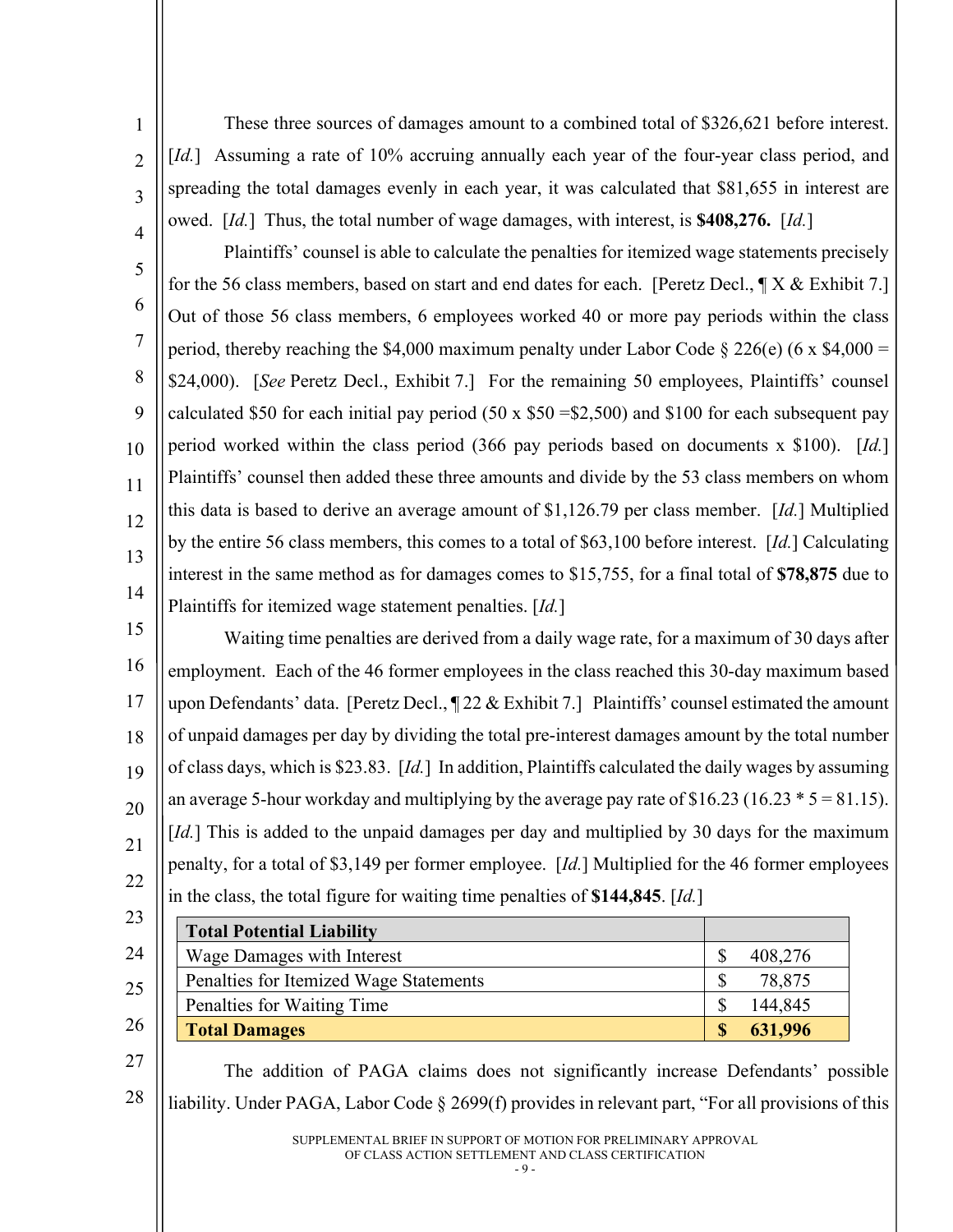1  $\overline{2}$ 3 4 5 6 7 8 9 10 11 12 code except those for which a civil penalty is specifically provided, there is established a civil penalty for a violation of these provisions, as follows: … (2) If at the time of the alleged violation, the person employs one or more employees, the civil penalty is one hundred dollars (\$100) for each aggrieved employee per pay period for the initial violation, and two hundred dollars (\$200) for each aggrieved employee per pay period for each subsequent violation." The PAGA penalties can be calculated with fair precision because Defendants provided documentation showing that the total number of class weeks is 1958. [Peretz Decl., ¶ 23.] The putative class was paid every two weeks, so the total number of class pay periods is 979 (1958/2). [*Id.*] Based on the Named Plaintiffs' time records, Plaintiffs believe that 25% of class pay periods have PAGA violations. Thus, the total number of pay period violations is 244.75 (979/4). The initial pay period violations are 56 (number of class members) \* \$200 = \$11,200. [*Id.*] The subsequent pay period violations is 923 (number of subsequent pay period violations [(244.75-56) \* \$100 = 18,875. [*Id.*] Adding these amounts together, the total potential amount for PAGA violations is **\$30,075**. [*Id.*]

13 14 15 16 17 18 Given Defendants' financial condition and reduced ability to pay, the parties agreed to maximize the recovery to the class and reduce the amount paid as PAGA penalties to \$3,000. Any increase in the PAGA allocation would necessarily reduce the amount received by each class member. While Plaintiffs believe that the amounts received by class members will be highly beneficial, particularly to low-income wage earners during a historic pandemic, the allocation of damages and PAGA penalties was made in order to maximize the recovery despite Defendants' inability to pay. [Peretz Decl., ¶ 24.]

#### 19 **III. Distribution**

20 21 22 23 24 25 26 27 28 The distribution plan apportioning settlement proceeds based on the number of workweeks per class member is the most suitable for this case, and there is no fair and practicable alternative based on the available evidence. [Peretz Decl., ¶ 25.] Through informal discovery, Defendants provided Plaintiffs' counsel with a class list that included start and end dates for every putative class member. [*Id.*] Using that list, Plaintiffs could precisely calculate the number of workweeks during the relevant time period for each class member. [*Id.*] The available evidence also shows that the violations were consistent across the class membership. [*Id.*] For example, the Named Plaintiffs testified that telephone interviewers were subject to the same practices in terms of inability to take meal breaks and alteration of time cards. [Hayter Decl., ¶¶ 2-6 & 27- 31, Shields Decl., ¶¶ 3 & 18-22, Evans Decl., ¶¶ 2-6 & 20-24.] Hayter testified that she observed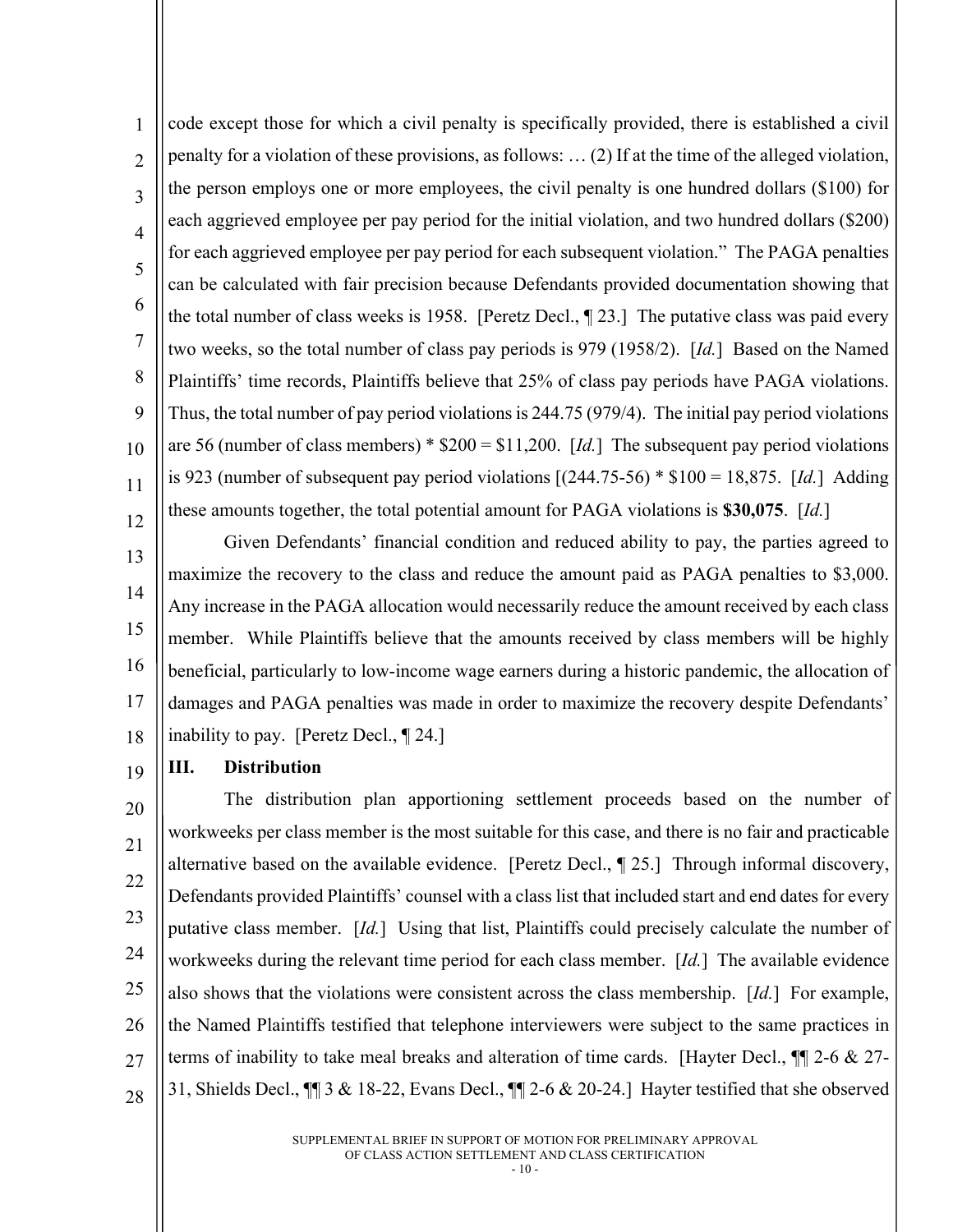1  $\mathcal{D}$ 3 4 5 her co-workers rarely were permitted to take a full, uninterrupted 30-minute meal break. [Hayter Decl., ¶ 5.] Shields testified that she frequently heard other employees discussing pay discrepancies and missing time on their timekeeping records. [Shields Decl., ¶ 10.] By contrast, there is *no evidence* that telephone interviewers were treated differently with respect to taking meal breaks or missing time on their time cards. [Peretz Decl., ¶ 26.]

6 7 8 9 10 The parties have amended the agreement to address the issue of unclaimed funds. As suggested by the Court, there will be a second round of checks to class members who cashed their first check. The second checks will take the unclaimed funds and pro-rate it based on workweeks in the same manner as with the initial checks, provided that the check is worth no less than \$25. Any remaining funds after the second round will be distributed to a cy pres beneficiary pursuant to Code of Civil Procedure § 384(b).

#### **IV. Release**

11

12

13

14

15

16

The parties have amended the agreement to clarify the following points about the release:

- The release is intended to release only claims that could have been asserted based on the facts alleged in this action.
- The temporal scope of the release runs from the start of the Class Period until the Effective Date, which is essentially upon final approval of the settlement by the Court, including any appeals.

17 18 19 20 21 22 A PAGA release is only effective if it binds all aggrieved employees, including any potential opt outs. Otherwise, opt outs could file a PAGA action and seek penalties on behalf of the entire class. However, the parties have increased the PAGA allocation to \$3,000 total and \$750 to class members. This equates to over \$13 per class member (\$750/56 class members), which Plaintiffs believe is fair given the claims at issue in this case. In particular, because the PAGA claims do not add much independent value once all of the claims are exhausted.

**V. Notice**

### **A. LWDA**

24 25 26 Plaintiffs complied with Labor Code § 2699(l)(2) by submitting the proposed PAGA settlement to the LWDA via the agency's website on June 8, 2021. [Peretz Decl., 1 27 and Exhibit 8.]

28 ///

///

27

23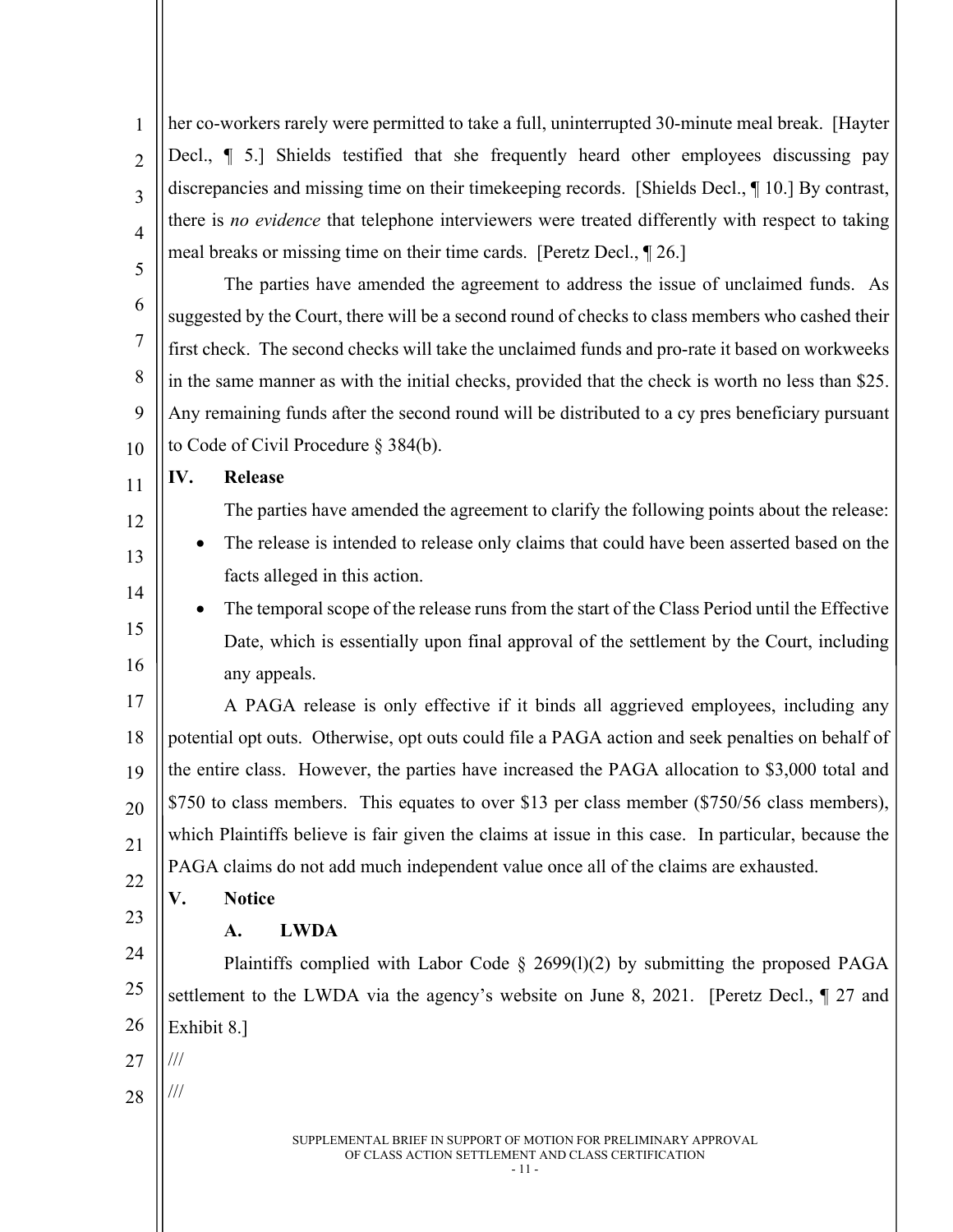## **B. Class Notice**

# **1. Process**

3 4 5 6 7 8 9 10 11 12 13 Plaintiffs anticipate that the proposed notice plan will be as effective as possible under the circumstances, as it includes multiple steps and methods of contacting putative class members. [Peretz Decl., ¶ 28.] First, Defendants will provide Simpluris, Inc. ("Simpluris"), an experienced claims administrator, with the class data including name, social security number, and multiple methods of contact including: last-known physical address and email address. [*Id.*] Both methods of contact are already known to be available for the entire putative class, because it was previously provided by Defendants through informal discovery. [*Id.*] Simpluris will send out the approved notice using both email and physical address for all class members. [*Id.*] Before the initial mailing, Simpluris will also run a National Change of Address database search to update mailing addresses where needed. [*Id.*] In the event that a class member fails to return a claim form or returns an incomplete form, Simpluris will contact the class member again to provide the information. [*Id.*]

14 15 16 17 Plaintiffs amended the notice to clarify the response deadline as requested in the Court's tentative ruling. In addition, the amended agreement (1) extends the time for class members to respond to the notice to 60 days, (2) permits signatures by authorized representatives, and (3) ensures that timely responses are not rejected due to technical deficiencies. Plaintiffs' counsel will host a settlement page on their firm's website. [Peretz Decl., 199.]

18

23

24

1

2

### **2. Substance**

19 20 21 22 Plaintiffs have submitted a revised notice for the Court's approval which makes the changes requested in the tentative ruling. The parties do not plan to translate the notice into languages other than English. Defendants have indicated that all putative class members are proficient in English, which is a requirement for their position as telephone interviewers. [Peretz Decl., ¶ 30.]

# **VI. Miscellaneous**

**A. Taxes**

25 26 27 28 The parties decided to allocate the settlement payments as 1/3 W-2 wages, 1/3 interest and 1/3 penalties based on counsel's reasonable assessment of the types of claims at issue in this case. [Peretz Decl., ¶ 31.] The claims seek various relief, including wages, penalties and interest, so the parties believe it is fair to allocate the fund evenly across these three groups. [*Id.*] In